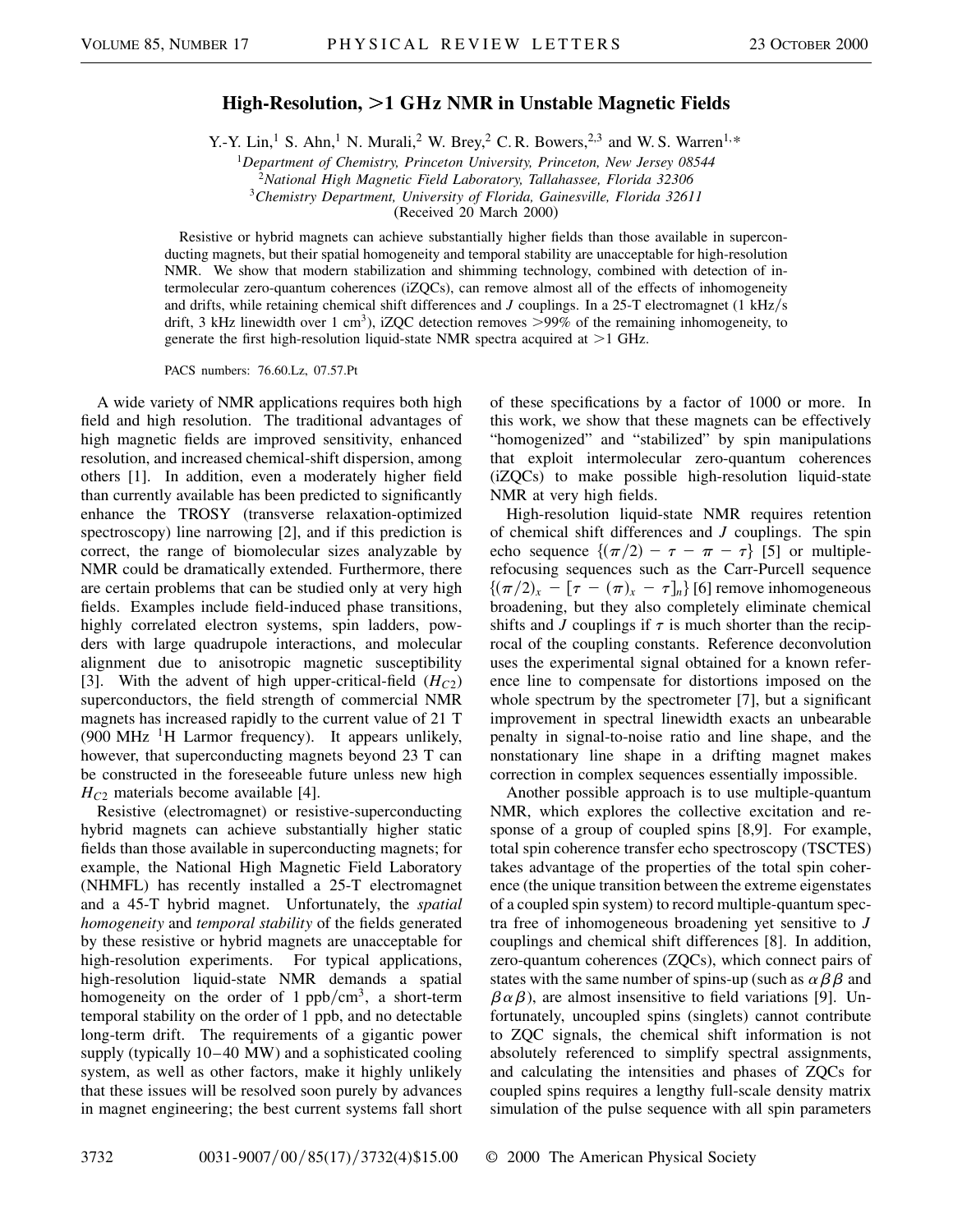known *a priori*. More importantly, even though ZQCs or the TSCTES signals are immune to field inhomogeneity, they must be prepared from single-spin single-quantum coherences (SQCs,  $I_x$  and  $I_y$ , where *I* is the spin operator) through *J* couplings between inequivalent spins [10], and must be detected by conversion into the same operators. Multiple-pulse refocusing, needed to remove the effects of field inhomogeneity or instability during the preparation and detection periods, will render this conversion ineffective. Hence conventional multiple-quantum experiments will not work for this application.

Our experiments use *intermolecular* ZQCs (iZQCs), which involve the mutual flip-flop of a solute-solvent spin pair [11–13]. For example, the pulse sequence  $\{(\pi/2)_x - GT - t_1 - (\pi/4)_x - t_2 - (\pi)_x\}$ , termed HOMOGENIZED for "homogeneity enhancement by intermolecular zero-quantum detection," was demonstrated in Ref. [13]. The distant dipolar field (DDF) provides the necessary through-space coupling between solute and solvent spins for the detection of iZQCs. In liquids, diffusion can only average away dipolar couplings between spins separated by distances much less than the mean diffusion path length on the NMR time scale (typically  $\ll$ 10  $\mu$ m). Because of the angular dependence of the secular dipolar Hamiltonian, the vector sum of the field contributions from distant spins is negligible for a uniformly magnetized, near-spherical sample. Spatial magnetization modulation created by free precession in a field gradient, however, can break the symmetry and reintroduce this dipolar effect. The surviving dipolar couplings for a distant spin pair are individually quite small  $(\approx 10^{-11} \text{ rad/s})$ , but the very large number of neighboring spins generates an easily observable effect  $(\approx 10 \text{ rad/s})$ . As long as the field is homogeneous over the separation of the solute-solvent spin pair (adjusted by the strength of one gradient pulse, typically  $10-100 \mu m$ ), the resulting iZQC spectra would be just the conventional SQC spectrum of the solute, shifted by the chemical shift of the solvent. Consequently, chemical shift differences and coupling information for the solute are retained, yet the effects of field inhomogeneity and instability are practically eliminated.

The underlying evolution of the density operator has been detailed elsewhere [12,14]. In summary, iZQCs stem from the multispin operators produced when the full equilibrium density operator without the high-temperature approximation is first excited by the  $(\pi/2)_x$  pulse. The pulsed gradient *GT* then serves as a ZQC filter by dephasing out all other coherences. Let *I* and *S* denote the spin operators for the solvent and solute, respectively. During  $t_1$  evolution, the solvent-solute ZQCs (terms such as  $I_{+i}S_{-k}$ ) are modulated by the difference of the Larmor frequencies, while the solvent-solvent or solute-solute ZQCs (terms such as  $I_{+i}I_{-i}$  and  $S_{+k}S_{-l}$ ) will not be modulated at all. The  $(\pi/4)_x$  pulse then transfers these ZQCs into two-spin SQCs such as  $I_{xi}I_{zj}$ ,  $I_{xi}S_{zk}$ , and  $S_{xk}S_{zl}$ . During  $t_2$  evolution, these terms will be rendered observable by the action of the DDF, which needs a time on the order of  $\tau_d$  to appear [11–13]. In the absence of inhomogeneity or drift, the detected transverse magnetization *M* obeys

$$
M(t_2) \propto J_1\bigg(\frac{t_2}{\sqrt{2}\tau_d}\bigg), \qquad \tau_d = (\gamma \mu_0 M_0)^{-1}, \quad (1)
$$

where  $J_1$  is the Bessel function of the first kind,  $\mu_0$  is the magnetic permeability of a vacuum, and  $M_0$  is the equilibrium magnetization at  $B_0$ . For a pure water sample at 300 K,  $\tau_d$  is 37 ms at 25 T. iZQCs have also found applications in MRI contrast enhancement for tumor detection and functional imaging [15] and in probing intermolecular correlations at an adjustable separation dictated by the gradient strength [16].

For this application, iZQCs have one critical advantage over conventional ZQCs: they are detected using dipolar couplings, so their effects are not eliminated by echo pulse trains. They also produce a much simpler spectrum; solutesolvent iZQCs have the intensity and multiplet structure of the conventional spectrum in a homogeneous magnet.

It is not obvious that the HOMOGENIZED experiment [13] can be extended to a realistic high-field electromagnet, since two separated molecules are involved in an iZQC. We used NHMFL's Keck resistive magnet (25.0 T field,  $1.06$  GHz <sup>1</sup>H Larmor frequency). It has a modified Bitter design with a bore diameter of 52 mm, and consumes 13.8 MW at 38.8 kA. Deionized cooling water is circulated through the magnet at the rate of  $4500 \text{ L/min}$ with a temperature/pressure of  $8.9 \text{ °C}/2.9 \text{ MPa}$  at inlet and  $45.4 \text{ °C}/1.2 \text{ MPa}$  at outlet. A flux stabilizer (pickup and compensating coils axially parallel to  $B_0$ ) partially compensates for the resulting temporal field instability. Under ideal operating conditions, Keck was designed to achieve  $2$ -ppm/cm<sup>3</sup> spatial homogeneity after passive shimming and 1-ppm temporal stability during data acquisition. However, it is exceedingly difficult to calculate the expected current distribution and fluctuations with the accuracy needed to determine either short-term  $(< 1$  ms) field fluctuations or local field structure, and both of these effects could affect any NMR measurement. Hahn-echo experiments presented in Fig.  $1(a)-1(c)$  show that pulse intervals  $\ll$ 1 ms on the Keck magnet give stable spin echoes in both phase and amplitude. Longer pulse intervals in the 2–10 ms range (data  $>2$  ms not shown) generate random phase fluctuations but do not result in significant amplitude/line shape changes. It may be inferred that field fluctuations have Fourier components concentrated below 1 KHz and homogeneity changes have negligible components distributed above 100 Hz. The multipleecho CPMG sequence gives largely superimposable echoes [Fig. 1(d)], in good agreement with the studies of NMR phase noise in Bitter magnets [17]. Together these experiments imply that the micron-scale broadening contribution must be very small, since molecular diffusion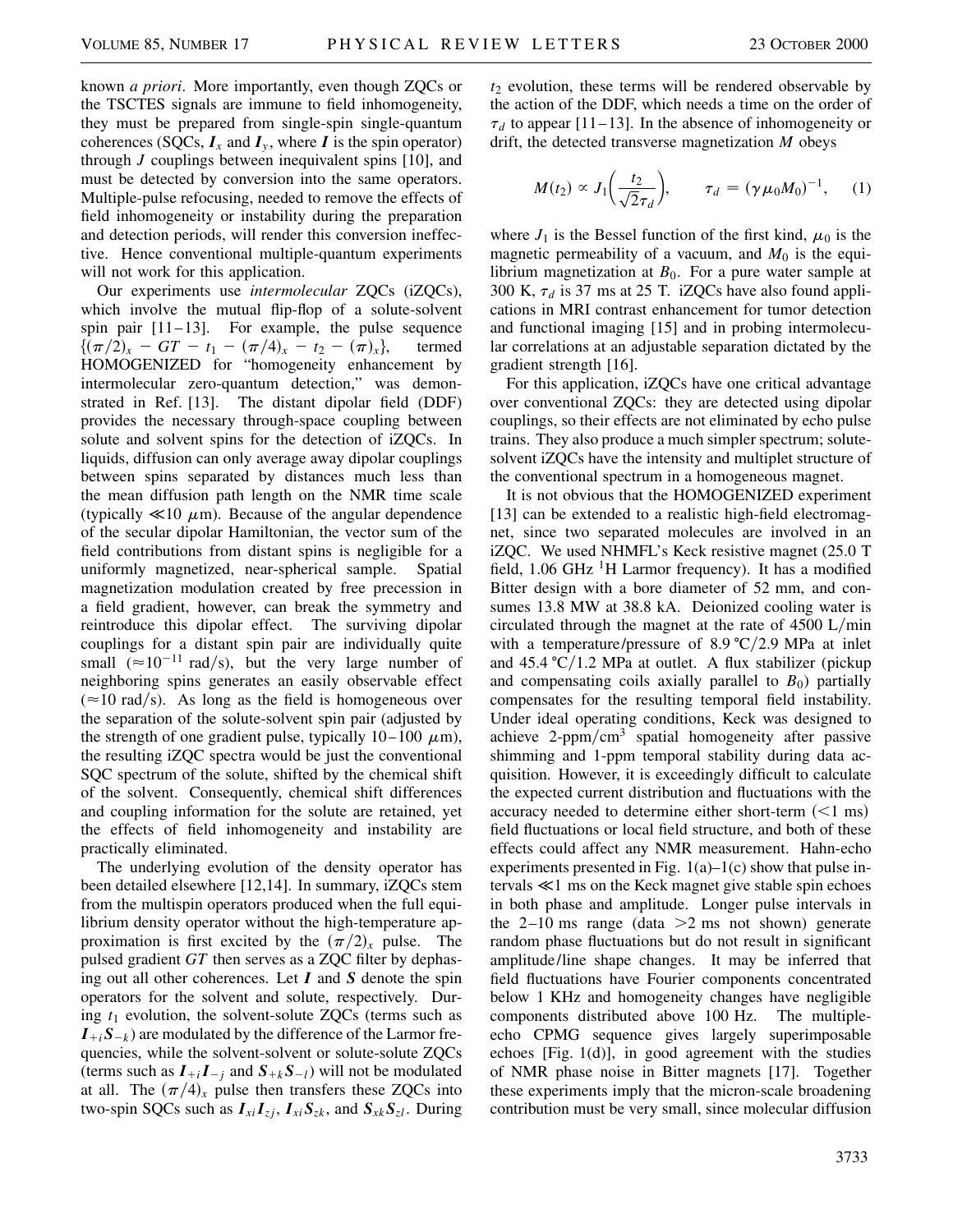

FIG. 1. Spin echo generated by (a)–(c) Hahn echo sequence (five superimposed) and (d) CPMG sequence (ten superimposed). Note that the echoes in (a) and (d) are superimposable at the peak.

would prevent a CPMG sequence from refocusing this component. This implies that the sequence in Ref. [13], which used a single echo in the detection period to compensate for static inhomogeneity, will not work, but that detection using a CPMG sequence (Fig. 2, inset) is feasible. Further improvement in pulse performance is achieved here through composite pulses, which replace a standard rectangular pulse with a carefully chosen combination of back-to-back or delayed rectangular pulses with phase shifts to cancel out each other's imperfections.

The 5-mm high-resolution probe with a shielded *z*-gradient assembly was custom fabricated by Doty Scientific, Inc. (Columbia, SC) for use with this specific magnet. The experimental effects of our composite CPMG-HOMOGENIZED sequence on a 1:1 water/ acetone solution in a 5-mm NMR tube at  $20\text{ °C}$  without spinning are demonstrated in Fig. 2(a). The iZQC spectrum exhibits the expected peaks at the precise frequency differences with correct phase alternation, in agreement with quantum-mechanical (density operator) and classical (modified Bloch equations) analysis [14]. The two peaks at  $2\omega_{IS}^{ZQ}$  and  $2\omega_{SI}^{ZQ}$  arise from higher-order solvent-solute ZQCs such as  $I_{+i}I_{+j}S_{-k}S_{-l}$  and  $I_{-i}I_{-j}S_{+k}S_{+l}$  [14]. These double-frequency peaks would not be observable in a more typical application, with very different solute/solvent concentrations. The validity of the experimental results is further confirmed through comprehensive numerical simulations based on modified Bloch equations and finite difference method [18], shown in Fig. 2(b), where all the effects of  $T_1$ ,  $T_2$  relaxations, diffusion, DDF, and field inhomogeneity and instability are included.

Figure 2 shows that the  $\approx$ 3-KHz apparent linewidth in a normal single-shot spectrum (linewidth in  $F_2$ ) is reduced to  $\approx$ 30 Hz in  $F_1$ , limited by truncation effects. Data from this sample and the singlet peak from a 1:1 methyl ethyl ketone/water mixture (not shown) have been fitted by a matrix pencil method [19] to give a linewidth



FIG. 2. (a) Experimental and (b) simulated intermolecular ZQC spectra by composite CPMG-HOMOGENIZED sequence, plotted at a contour level of 3 times of the noise standard deviation. The  $\omega_{IS}^{ZQ}$  peak in (a) is magnified in the insert, plotted at the same contour level. Pulse sequence and simulation parameters:  $\pi/2$  pulse length 15  $\mu$ s, water  $\sigma_I = 0$  ppm, acetone  $\sigma_S = 2.2$  ppm,  $\tau = 0.25$  ms,  $n = 60$ ,  $GT = 10$  gauss  $\cdot$  ms/cm,  $T_1 = 3.05$  s,  $T_2 = 2.10$  s, and diffusion coefficient  $D = 2 \times 10^{-5}$  cm<sup>2</sup>/s. The simulation assumes a field inhomogeneity of 1 ppm/cm, field fluctuations modeled by Gaussian white noise with 0.5-ppm standard deviation and 1-KHz upper frequency limit, and a sample length of 0.9865 cm sampled by 400 spatial points on the *z* axis.

of 23 Hz (full width at half height); the (methyl-ethylketone–water) multiplets are partially split by the *J* couplings, but not fully resolved ( $J \approx 8$  Hz). This linewidth is limited by residual inhomogeneity over the correlation distance  $d = \pi / \gamma GT$ , which is 120  $\mu$ m in these experiments. Stronger gradient pulses will reduce the linewidth further, until the correlation distance becomes comparable to the distance that molecules diffuse during the sequence. The ultimate limit is twice the homogeneous linewidth (since two spins are involved), which is less than 1 Hz in this sample.

The pulse sequence in Fig. 2 can be easily adapted for other experiments. As shown in Ref. [20], iZQCs which combine complex, multispin evolution on the solute molecule with solvent coherences can be detected; so can heteronuclear multiple-quantum coherences [21]. The TSCTES principle of using evolution of an unstructured peak (there, the highest-quantum coherence) to compensate inhomogeneity can be adapted to these experiments, since the single-quantum solvent evolution is also an unstructured peak. Replacing the composite pulses by amplitude- or phase-modulated shaped pulses [22] or self-compensated iterative pulses [23] will also be useful, to extend the uniformly excited bandwidth or help circumvent the artifacts of incomplete refocusing. A goal for future work is to verify predictions of significant resolution enhancement in large biomolecules through TROSY at very high field. At Keck's  $1.06\text{-}GHz^{-1}H$ Larmor frequency, the destructive interference between